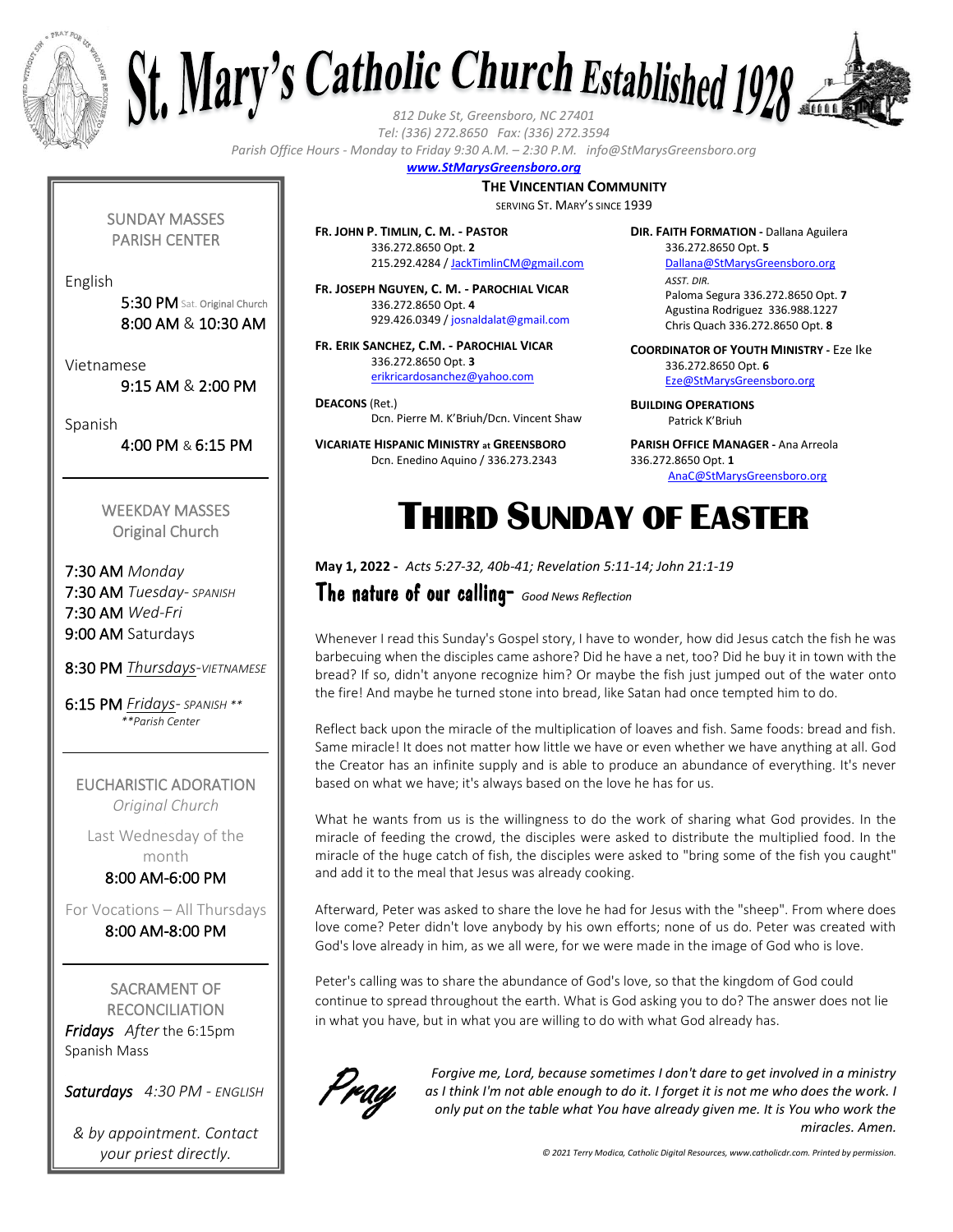#### **Monday, May 2**

*Saint Athanasius, Bishop and Doctor of the Church, Memorial*  Acts 6:8-15 Jn 6:22-29

#### **Tuesday, May 3**

*Saints Philip and James, Apostles, Feast*  1 Cor 15:1-8 Jn 14:6-14

### **Wednesday, May 4**

*Easter Weekday* Acts 8:1b-8 Jn 6:35-40

#### **Thursday, May 5**

*Easter Weekday* Acts 8:26-40 Jn 6:44-51

#### **Friday, May 6**

*Easter Weekday* Acts 9:1-20 Jn 6:52-59

#### **Saturday, May 7** *Easter Weekday*

Acts 9:31-42 Jn 6:60-69

#### **Sunday, May 8**

*FOURTH SUNDAY OF EASTER* Acts 13:14, 43-52 Rv 7:9, 14b-17 Jn 10:27-30

| <b>PRAYER REQUESTS</b> |  |
|------------------------|--|
|------------------------|--|



*We ask the charity of your prayers for the following members and friends of our parish who are ill*

*Ann Abplanalp Adelina Castro Ana Lopez Ardelia Matthews Ashley Moore Betty McKinney Br. William Stover, C.M. Carol Ann Givens Catherine Shaw Claude Anderson Dcn. Vince Shaw*

*Edward Butler Florine Stafford Fr. Daniel Kramer C.M. Gabrielle Parker Gus Reid Gwen Drummer Harris Lawrence Harry McNeill Isabel Castro Jan M. Antoniewicz Jeronimo Lopez*

*John Garrett Joseph Nguyen Anh Tuan Joyce Penn Luis Carlos Castaño Marie Isley Mary Ann Coleman Mary Scotton Mary Stephen English Michael Cel Kmok Niko Castro*

*Oscar Lopez Roberta Stover Rose Simpson Ruth White Shalonda Williams Sharon Pauling Sherry Ross Stephanie Alcazar Stephanie Argiro Susana Lopez Terry Bradshaw Y Blom Marcella*

### MASS INTENTIONS

|                  | 5:30 PM   | For the Parishioners of St. Mary's                  |
|------------------|-----------|-----------------------------------------------------|
| May 1            | 8:00 AM   | For the Repose of the Soul of Ng Xuan Khanh,        |
|                  |           | requested at Nhu Nguyen.                            |
|                  | 10:30 AM  | For the Repose of the Soul of Angel Hernandez.      |
|                  | 4:00 PM   | For the Repose of the Souls of Angelina Alvarado de |
|                  |           | Tapia, Jose Refugio Tapia, and Victor Manuel Tapia. |
|                  |           | Requested by Carmen Tapia.                          |
|                  | $6:15$ PM | For the Repose of the Souls of Julia Villanueva and |
|                  |           | Agripina Garcia. Requested by Diego and Noemi       |
|                  |           | Villanueva.                                         |
| Monday, May 2    | $7:30$ AM | For All Souls in Purgatory                          |
| Tuesday, May 3   | $7:30$ AM | CAMM                                                |
| Wednesday, May 4 | 7:30 AM   | <b>CAMM</b>                                         |
| Thursday, May 5  | 7:30 AM   | For Vocations to Priesthood                         |
| Friday, May 6    | $7:30$ AM | CAMM                                                |
|                  | $6:15$ PM | For Francisco Javier Sanchez's Health.              |
| Saturday, May 7  | $9:00$ AM | CAMM                                                |

# **PARISH WEEKLY ANNOUNCEMENTS**



#### **NATIONAL VINCENTIAN VOCATION WEBSITE**

Please visit menonamission.net to get information about our news and activities. This project was undertaken as a collaborative effort of the Eastern and

Western Provinces. "Men on a Mission" presents a contemporary picture of our young men in formation, along with information on the ministries and local communities of our provinces. It also provides resources on discernment and other related matters.

**DIOCESAN APPEAL 2022** 

**Goal** \$46,969.00 **Donations** \$7,487.29 *Thank you for your generosity!* *St. Mary's Social Outreach*

**LELERY Y** is committed to *help with rent, utilities (electricity, heat, and water), and prescription* areas. This committee is composed of all St. Mary's cultural groups under the direction of Mr. Chris Fombin, please call Ana, our Office Manager at 336- 272-8650 from 9:30 a.m. - 2:30 p.m. to set up a confidential appointment. If you wish to make a donation to this program, please write a check to: "The Congregation of the Mission of St. Vincent de Paul in Germantown" Donations are always needed!

### *Igbo Mass*

The Igbo Mass will be held on Sunday, May 8, 2022 at 12:00 pm in the Original Church. *Parking: Windsor Center*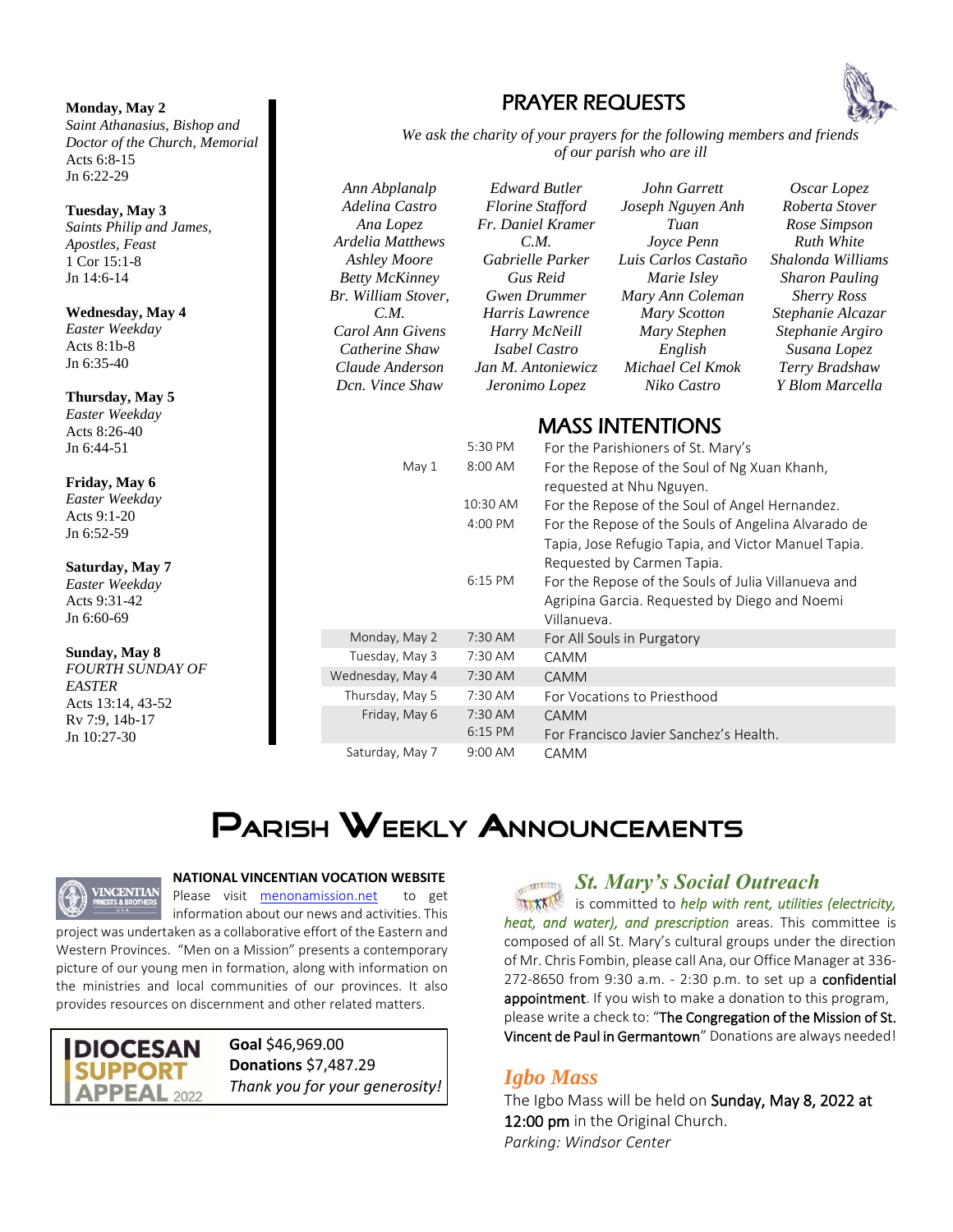

**BAPTISMAL REQUIREMENTS** You can also find the baptismal requirements at

https://stmarysgreensboro.org/sacrements/

#### (newborns-6 years of age)

- 1. REGISTRATION. The family must be registered -form on file- in St. Mary's for no less than 2 months before the Baptism takes place.
	- If parents are registered somewhere else, they must present a Letter of Permission from their pastor in order for the child to be baptized here.
- 2. PRE-BAPTISMAL TALK. The Parents and godparents (sponsors) must have attended a pre-baptismal talk before the date of baptism.
- 3. SPONSORS. Sponsors must be registered at a Catholic Parish, be practicing Catholics, and must have received the Sacraments of Baptism, First Holy Communion, and Confirmation. If any of the Sponsors are living together as a couple, he/she must have been married in the Roman Catholic Church.
- 4. DOCUMENTS. Bring COPIES of:
	- Child's Birth Certificate
	- Pre-Baptismal Talk Certificate (Parents & Sponsors)
	- Sponsor's Sacramental Certificates
		- o Baptism, First Communion & Confirmation (or Marriage in case he/she is living with a significant other)

#### **MARRIAGE ANNULMENTS**

We have an Advocate for the Diocese of Charlotte Marriage Tribunal Office, and he is a Parishioner. For help with MARRIAGE ANNULMENTS, please contact Huy (Kevin) Le at (336) 848-5433 or HQLe@rcdoc.org*.*

#### **IMPORTANT.... DOCUMENT REQUESTS TO ST. MARY'S**

*Do you need a Sponsor Certificate/letter for either Baptism or Confirmation, a letter for Immigration, Membership, any type of Recommendation letter, or document?* We must have your registration/census ON FILE for at least 2 months prior to your request.

#### **FAITH FORMATION REGISTRATIONS 2022-2023**

We are now open for new registrations.

In order to register your child, you must:

- Be registered members of St. Mary's Church for at- least two months prior to choosing any faith formation program.
- Bring copy of Birth Certificate
- Bring copies of all sacraments received.
- Pay fee of \$30 per child.

All registrations will be handled by the Faith Formation office, during office hours Monday, Wednesday, and Friday from 8 am to 1 pm.

*For more information or questions please contact Mrs. Dallana Aguilera, Director of Faith Formation at 336-272-8650 option 5, or at Dallana@StMarysGreensboro.org*

| W. WHITERING WALK<br><b>ARCHITE</b><br><b><i>COMMERCIAL</i></b><br>$\mathbf{v}^{\mathrm{opt}}$ |  |
|------------------------------------------------------------------------------------------------|--|
| $\mathcal{M}^{\mathcal{L}}$<br>$\sim$<br>متستنية<br>ne e or<br>s<br>$\sim$                     |  |
| or.<br>÷<br>÷                                                                                  |  |
| بمبر<br>سي<br>ı<br>٠<br>c                                                                      |  |
| ×                                                                                              |  |
|                                                                                                |  |
|                                                                                                |  |

**HOW TO BECOME A** *REGISTERED MEMBER* **OF ST MARY'S?** To all families and to all 21 year-old future members, please stop by the office to talk to Ana and fill out the registration/census form. There is no cost to become a member.

# **OUR FAITH COMMUNITIES**

 $\sqrt{2}$ 

## ENGLISH-SPEAKING COMMUNITY

*\*Schedule subject to change, please contact your coordinator directly*

| <b>MONDAYS</b>   | Youth Group, 5:30 PM -7:30 PM, Parish Center,                 |
|------------------|---------------------------------------------------------------|
|                  | classroom 6.                                                  |
| <b>TUESDAYS</b>  | Faith Formation – English Program, $6:00$ PM -7:30            |
|                  | PM. Parish Center.                                            |
| <b>THURSDAYS</b> | Youth Group, 5:30 PM -7:30 PM, Parish Center,<br>classroom 6. |

## NAMESE **C**OMMUNITY

*\*Schedule subject to change, please contact your coordinator directly SUNDAYS* **Faith Formation & TNTT,** 12:00 PM, Parish Center.

#### READERS & ALTAR SERVERS – Children

Parents who would like to have their children become:

- Readers, please contact Hai Tran
	- Altar Servers, please contact Tien Pham

You may also contact the catechists, or youth leaders to sign up for training.

## atino Community

*\*Schedule subject to change, please contact your coordinator directly*

| <b>MONDAYS</b>    | Altar Servers, 7:00 PM - 9:00 PM, Parish Center,                                       |
|-------------------|----------------------------------------------------------------------------------------|
|                   | classroom 7 & 8. Second and fourth Mondays of the<br>month.                            |
| <b>WEDNESDAYS</b> | Faith Formation, 6:30 PM - 8:00 PM, Parish                                             |
|                   | Center.                                                                                |
|                   | <b>Rosa Mística, 6:00 - 7:45pm, Original Church,</b><br>Second Wednesday of the month. |
| <b>THURSDAYS</b>  | Bible Study, 7:00-9:00PM, Parish Center, Cry                                           |
|                   | Room.                                                                                  |
|                   | RICA, 7:00-9:00PM, Parish Center, classroom 7.                                         |
| <b>FRIDAYS</b>    | <b>Charismatic Group</b> , $7:15 - 9:00 \text{pm}$ , Original                          |
|                   | Church.                                                                                |
| <b>SATURDAYS</b>  | Faith Formation, 11:00 AM - 12:30 PM, Parish                                           |
|                   | Center.                                                                                |

PRE-BAPTISMAL TALK St. Mary's (free) pre-baptismal talk in Spanish will take place on Sunday, May 8<sup>th</sup>, after the 6:15 p.m. Mass. in the Parish Center. Pick up a packet with all the information requested to celebrate the sacrament at St. Mary's. *For more information, please call Raul and Esmeralda Andrade at 336-482-6169.*